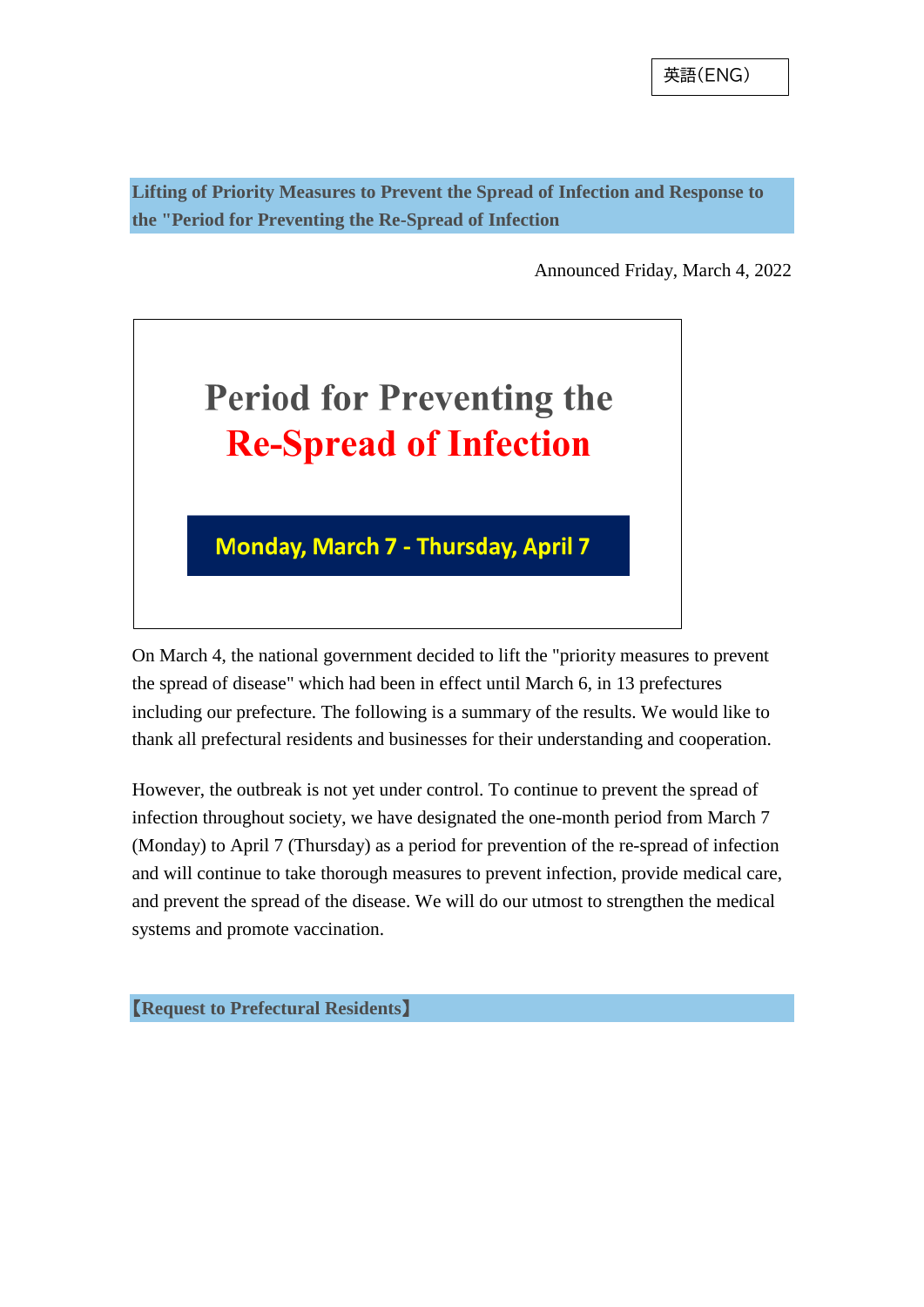

We would like to make a request to all prefectural residents during the this period from March 7 (Monday) to April 7 (Thursday). Basic infection prevention measures is important, we ask that everyone, including those who have been vaccinated, take thorough infection prevention measures such as proper wearing of masks, hand hygiene, avoidance of three Cs.



The vaccine is said to be effective in preventing infections, the onset of disease, and the severity of disease by a third dose of Omicron strain as well.

Those who wish to be vaccinated should make efforts to be vaccinated as early as possible at the vaccination centers set up by municipalities and prefectural government, etc. Starting on March 4, the Hakata site (vaccinces are now available at the TKP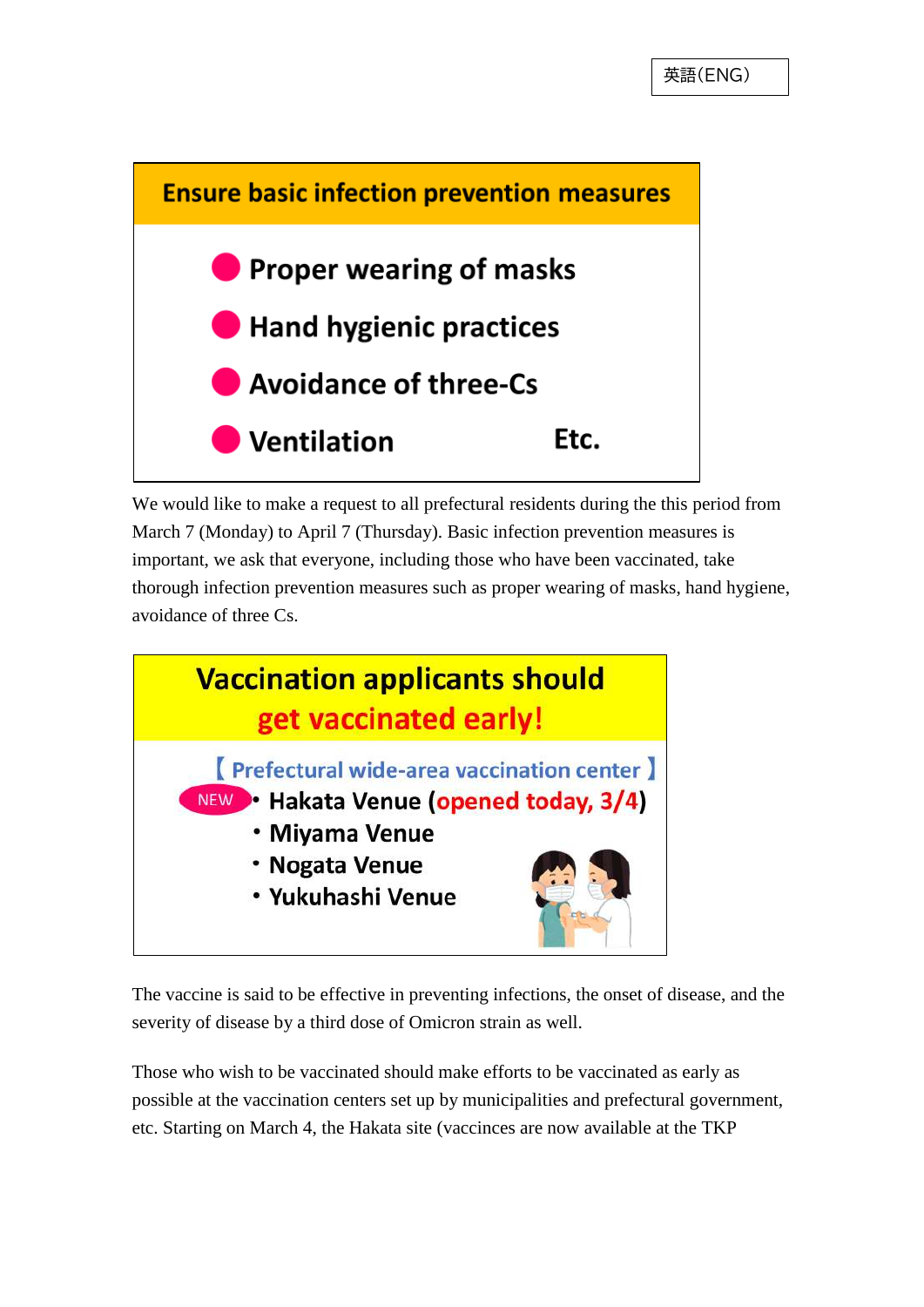Garden city PREMIUM Hakata Ekimae.) We hope you will take advantage of this service as well.



When going out, please continue to wear masks, disinfect your hands and take your temperature at the places you visit, including those who have been vaccinated. Please act after carefully checking the infection status of your destination and the infection prevention measures of the facilities you will use. In particular, the elderly, people with underlying medical conditions, and those who have daily contact with these people should act with caution. If you have symptoms such as fever, please avoid going out and seek medical attention.



Please refrain as much as possible from non-essential traffic to and from the area of priority measures. If it is necessary, please confirm negative results by PCR or other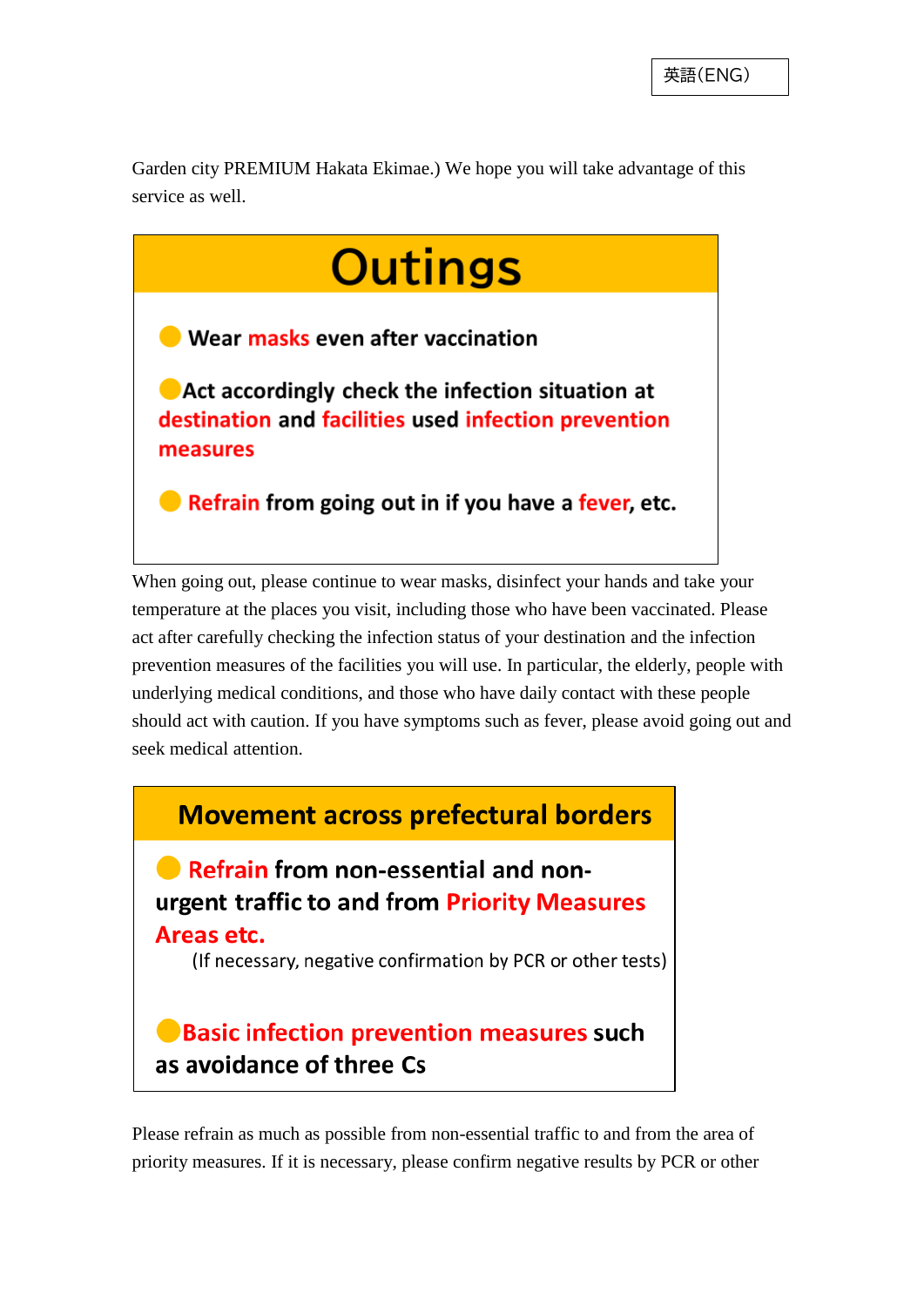tests. For traveling across prefectures to and from other areas, please take all basic infection prevention measures, including avoidance of the three Cs.



There are approximately 19,500 "certified stores" in the prefecture that have passed the 40 requirements specified by the prefectural government.

When dining out, please choose a restaurant that has thorough infection prevention measures, such as a certified restaurants.

Please limit the number of people in the same group at the same table in restaurants to four or less.

Since people tend to be loud during long dinners due to high moods and decreased attention span, please limit dinners, including those at private homes, to 2 hours or less, wear a mask during conversations, and avoid shouting.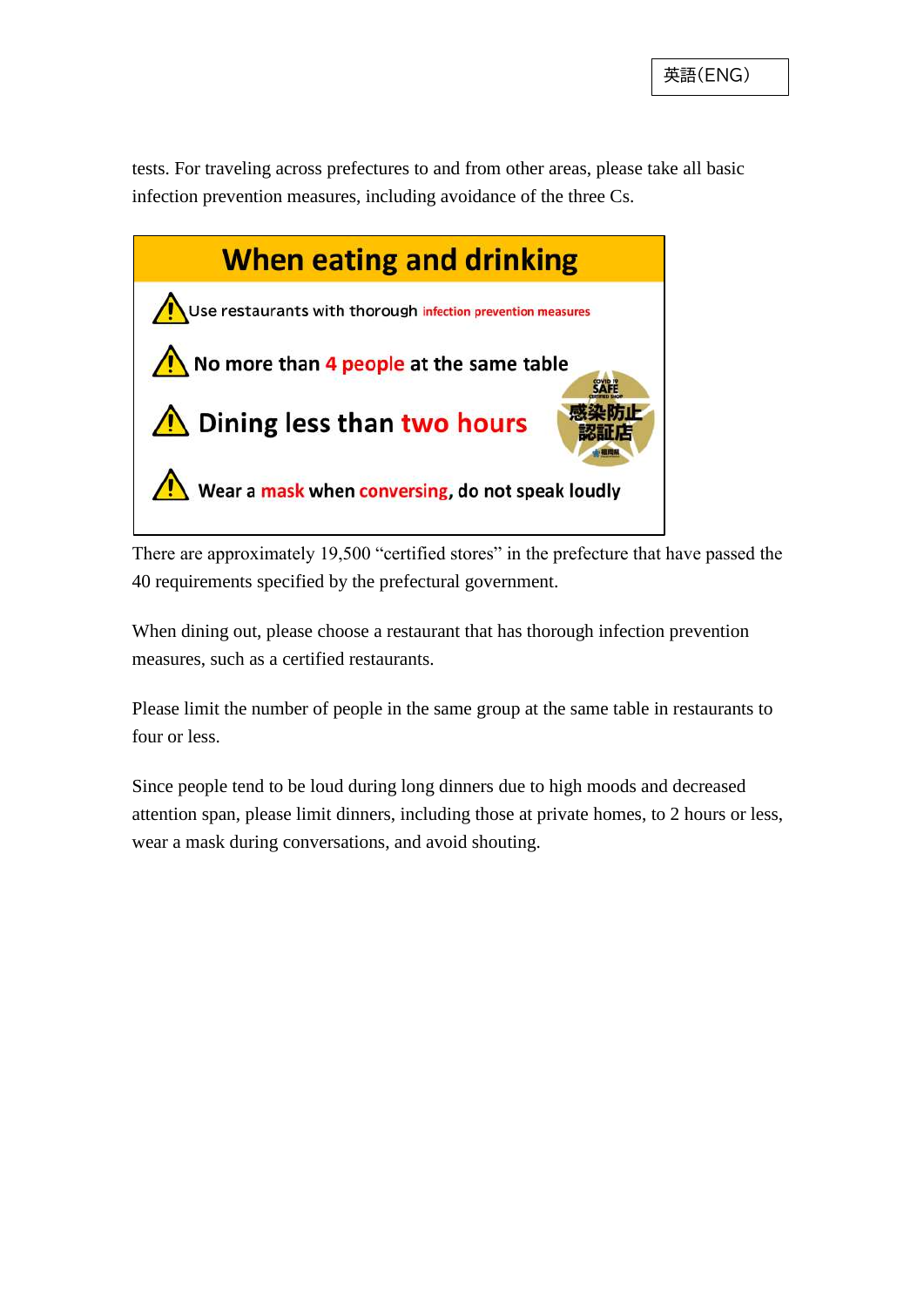**Cherry blossom viewing without the** banquet!

**Refrain from eating and** drinking in groups on streets, parks, etc.



Please refrain from eating and drinking in groups on the streets or in parks where infection prevention measures are not thoroughly implemented, such as banquets associated with hanami, as this increases the risk of infection. Please enjoy hanami without a banquet.



Do not participate, if the event's infection control measures are inadequate

## **O** Avoiding crowding when entering and exiting

More and more entertainment and events will be held in the future. Please check the infection prevention measures for the event you are planning to attend in advance and refrain from attending if the measures are inadequate. If you do attend an event, please follow the instructions of the organizer and avoid dense areas such as when entering and exiting the venue.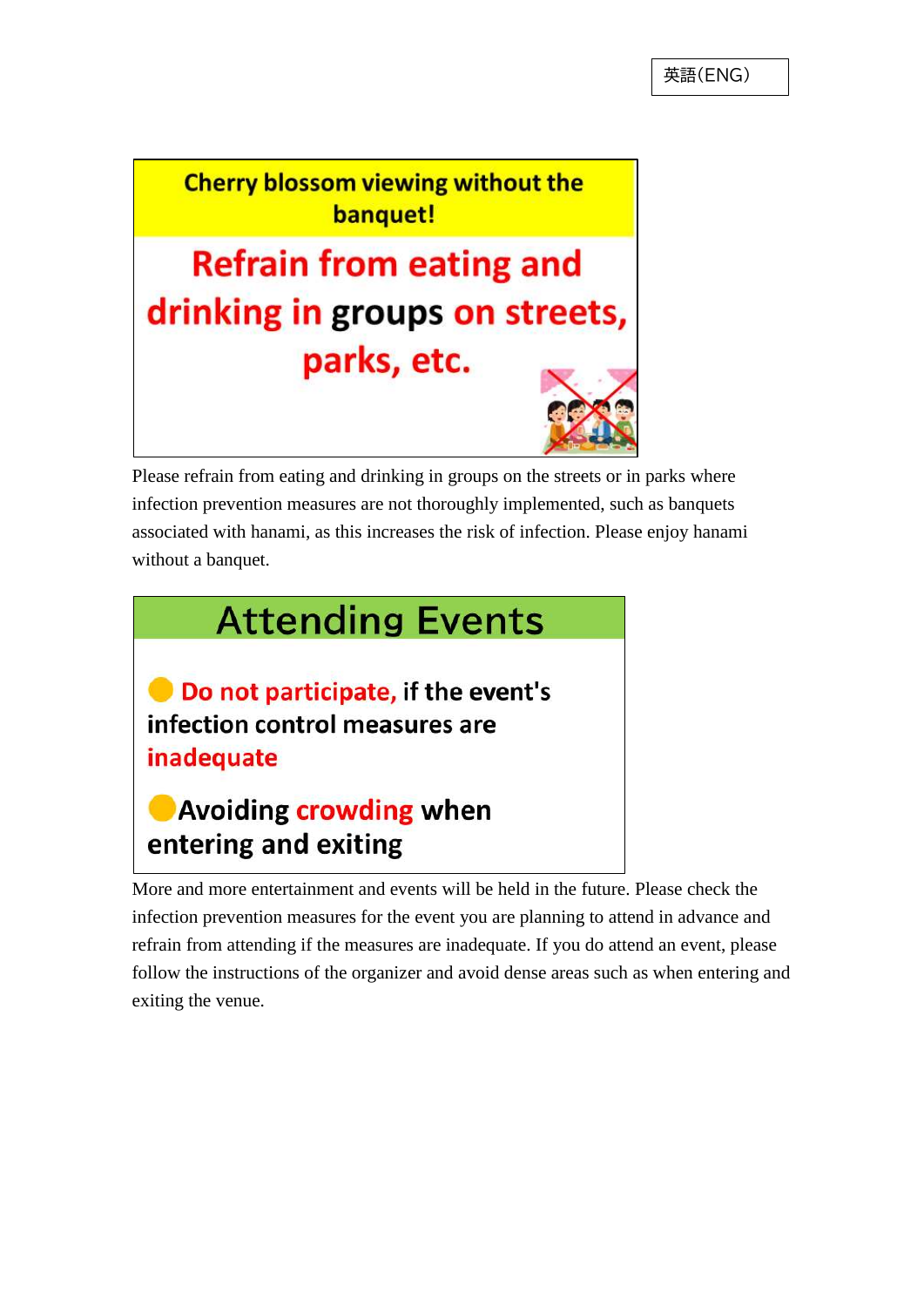Asymptomatic patients who are concerned about being infected **Free PCR and other tests Extended until April 7 (Thursday)** 

The free testing offered by the prefecture will be extended until Thursday, April 7. Regardless of vaccination status, asymptomatic persons who are concerned about infection, such as those in environments with a high risk of infection, are encouraged to take the test.

【**Requests to restaurants**】

**To all restaurants** 

Adhere to industry-specific guidelines, etc., and ensure ventilation

Same table for the same group Guides are limited to 4 people

Encourage a stay of 2 hours or less

The request for restaurants to shorten their business hours, etc. will be lifted as of March 6. We would like to express our sincere gratitude to all restaurants for their understanding and cooperation.

We ask that restaurants continue to follow industry-specific guidelines and take thorough measures to prevent infection. Especially please ensure thorough ventilation. We also ask that certified restaurants to comply with the certification standards... Generally no more than 4 people in the same group should be admitted to the same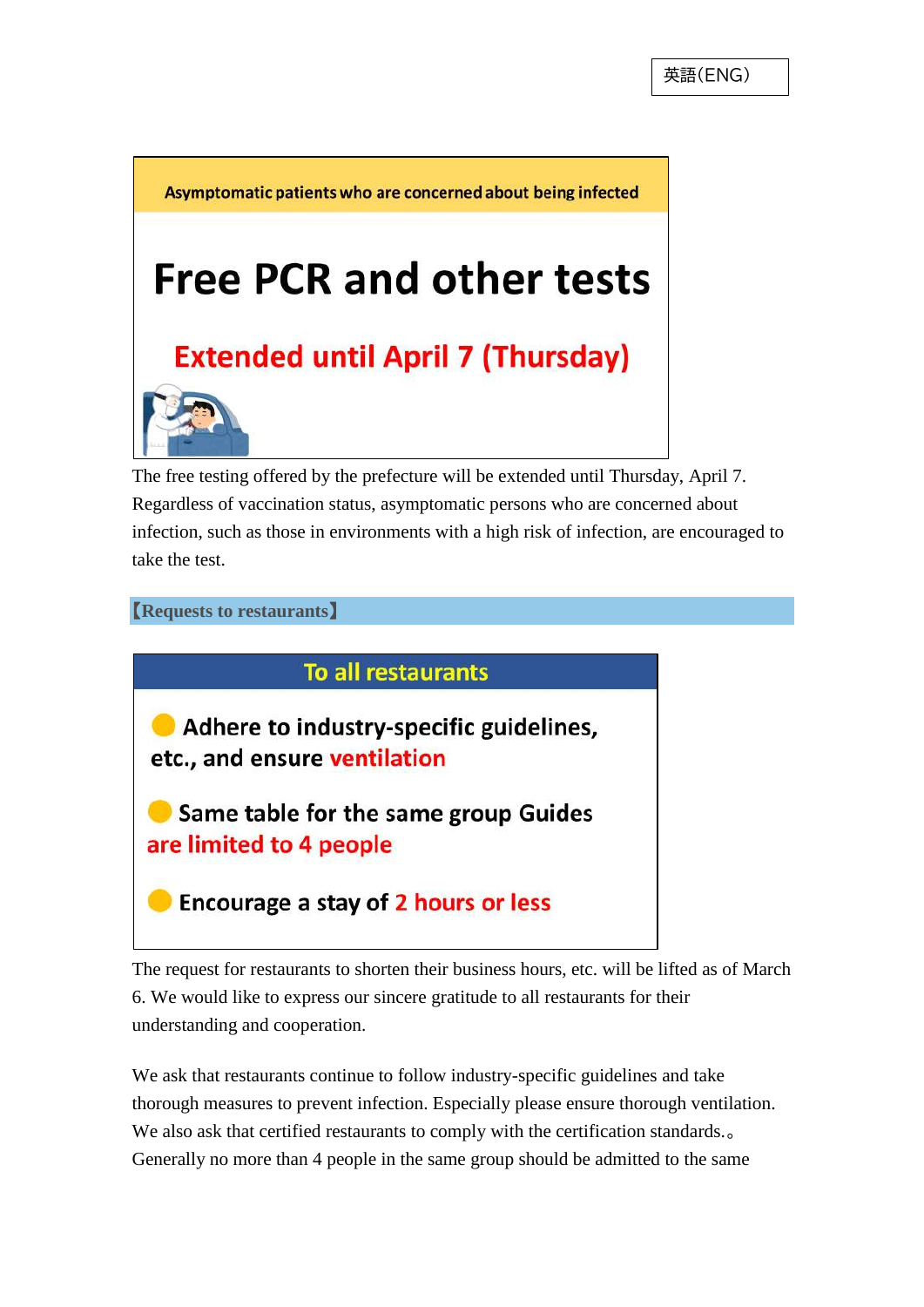table. Among certified stores, those registered under the Vaccine and Testing Package System may have more than 5 people if all users have been confirmed negative by PCR or other means. Please encourage users to stay no longer than 2 hours.



We will intensively visit restaurants that have not received infection certification to check and instruct them on infection prevention measures and encourage them to obtain certification.



Until April 7, the "period for the prevention of re-spread of infection", we will continue to suspend the use of the "Fukuoka's himitsu Travel" sightseeing campaign. Also, please refrain from using the "Go to Eat" campaign. "Go to Eat" is available for take-out and delivery, so please take advantage of it.